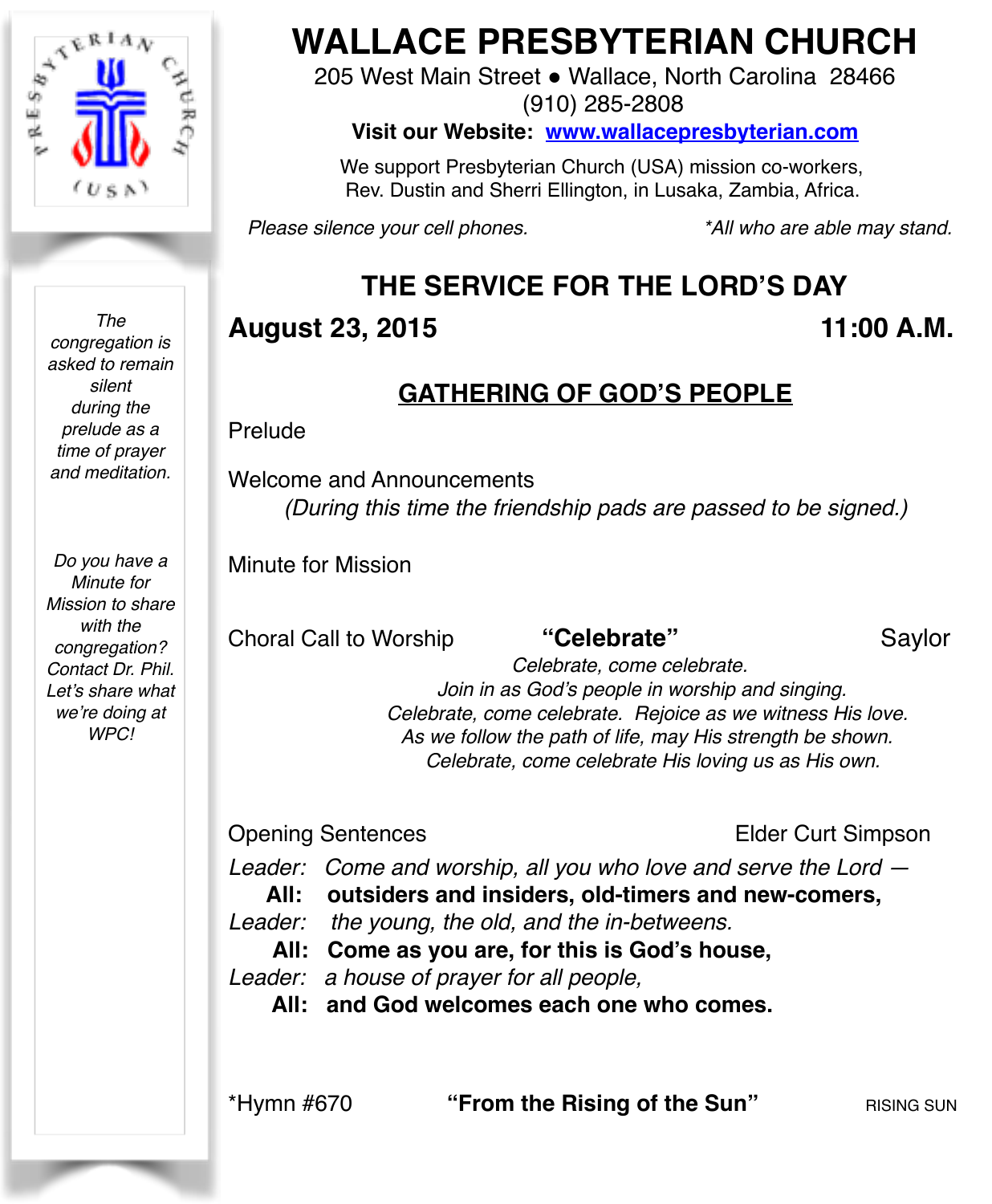*The Prayer of Confession is based on today's gospel reading (Matthew 15:21-28) and is taken from re:Worship, an online worship planning resource.*

\*Unison Prayer of Confession

*Merciful God, we confess that, just like Jesus' disciples, we too sometimes lose patience with people who need our help and support. Like the disciples, we find ourselves wishing they would just go away and leave us in peace. In your mercy, forgive us. Remind us again of the deep love you showed us when we were still in need — a love so deep that it sent you willingly to the cross on our behalf. Show us how to love others as you have loved us. Teach us your compassion, so we may be your hand and feet to those in need. In Jesus' name we pray. Amen.*

#### \*Responsive Assurance of Pardon

*Leader: O taste and see that our God is good! Through the limitless compassion of Christ, our sins are forgiven.*

**All: Through the power of the Holy Spirit, we are energized for God's work of justice and peace in the world. Thanks be to God!**

\*Gloria Patri Hymn #581 *Glory Be to the Father*

## **PROCLAIMING GOD'S WORD**

FEED OUR HUNGRY CHILDREN/BACKPACK MINISTRY OFFERING Children's Sermon

#### Special Music **"Oh The Blood"** Recorded by Selah

Dr. Joell Kennedy Parker, solo

*O the blood Crimson love Price of life's demand Shameful sin placed on Him the Hope of every man*

> *O the blood of Jesus washes me O the blood of Jesus shed for me What a sacrifice that saved my life Yes, the blood, it is my victory*

*Savior Son Holy One Slain so I can live See the Lamb The great I Am Who takes away my sin*

> *O the blood of the Lamb O the blood of the Lamb O the blood of the Lamb The precious blood of the Lamb What a sacrifice that saved my life Yes, the blood, it is my victory*

*O what love no greater love Grace, how can it be That in my sin Yes, even then He shed His blood for me*

*O the blood of Jesus washes me O the blood of Jesus shed for me What a sacrifice that saved my life Yes, the blood, it is my victory It was a sacrifice that saved my life*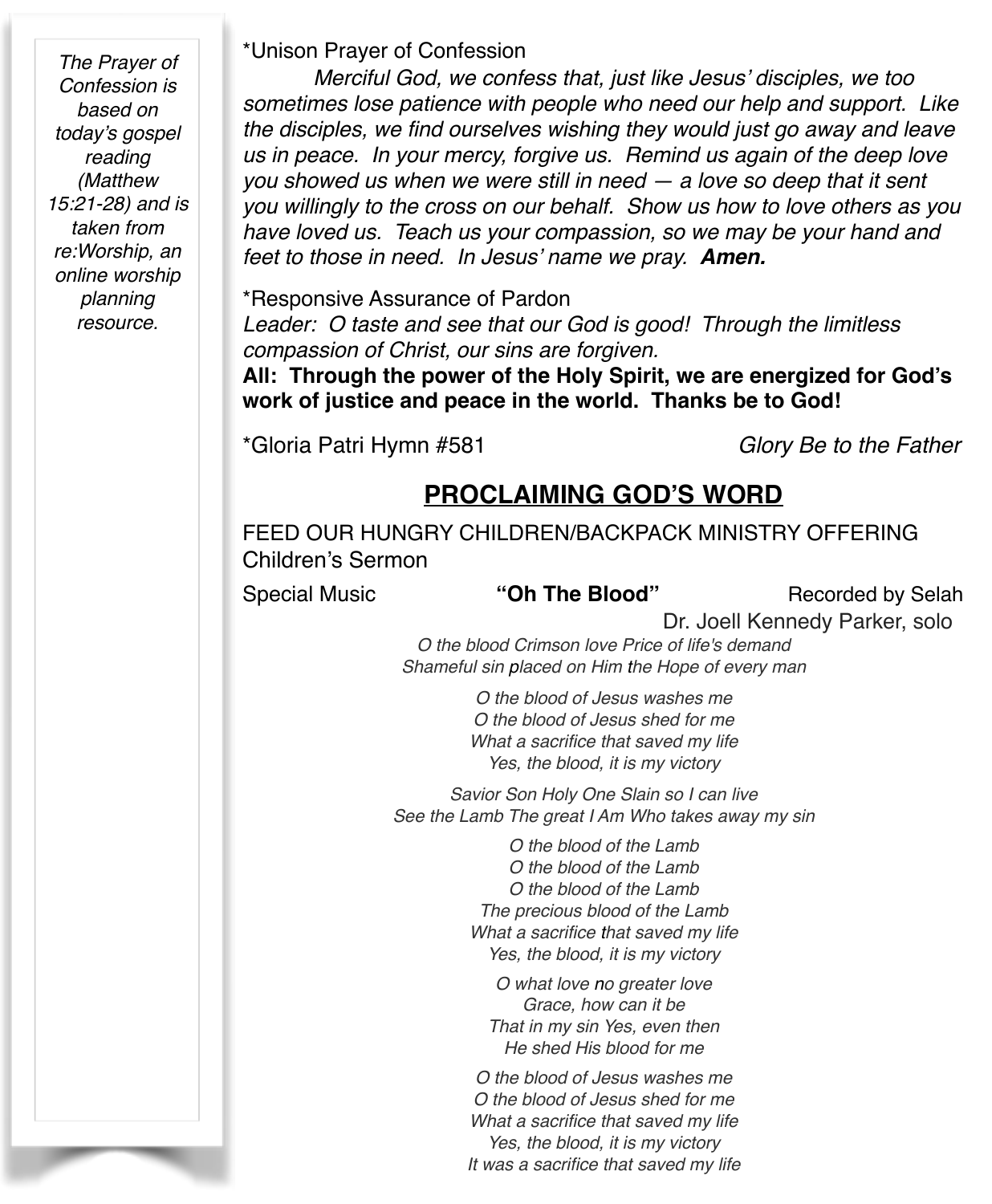*Yes, the blood, it is my victory Thank You for Your blood Come on thank Him—Ooh thank Him Thank You for Your blood Thank You for Your love Thank You Lord,Thank You Thank You,Thank You*

Prayer for Illumination

*Holy God, your Word was written for our instruction. By your Holy Spirit, open our ears and fill us with the mysteries of your unconditional love; through Jesus Christ we pray. Amen.*

| <b>Old Testament Lesson</b> |                                     | Elder Curt Simpson    |  |
|-----------------------------|-------------------------------------|-----------------------|--|
|                             | 1 Kings 17:8-24                     | $+$ Page 282          |  |
| Hymn #435                   | "There's a Wideness in God's Mercy" | IN BABILONE           |  |
| Gospel Lesson               | Matthew 15:21-28                    | $+$ Page 797          |  |
| Sermon                      |                                     | Dr. Philip K. Gladden |  |

**"The Day the Gospel Went to the Dogs"**

A Time for Reflection Pastoral Prayer with The Lord's Prayer

## **GIVING THANKS TO GOD**

Presentation of Tithes and Offerings **Offertory** 

\*Doxology

*Praise God from whom all blessings flow; Praise Him all creatures here below; Praise Him above ye heavenly host; Praise Father, Son, and Holy Ghost. Amen.*

\*Prayer of Dedication

The Affirmation of Faith: The Apostles' Creed I believe in God the Father Almighty, Maker of heaven and earth, And in Jesus Christ his only Son our Lord; who was conceived by the Holy Ghost, born of the Virgin Mary, suffered under Pontius Pilate, was crucified, dead, and buried; he descended into hell; the third day he rose again from the dead; he ascended into heaven, and sitteth on the right hand of God the Father Almighty; from thence he shall come to judge the quick and the dead. I believe in the Holy Ghost, the holy catholic Church, the communion of saints, the forgiveness of sins, the resurrection of the body, and the life everlasting. **Amen.**

*The term "Canaanite" used to describe the woman in this story means she was a Gentile. The term "dogs" is an uncomplimentary term for the Gentiles.*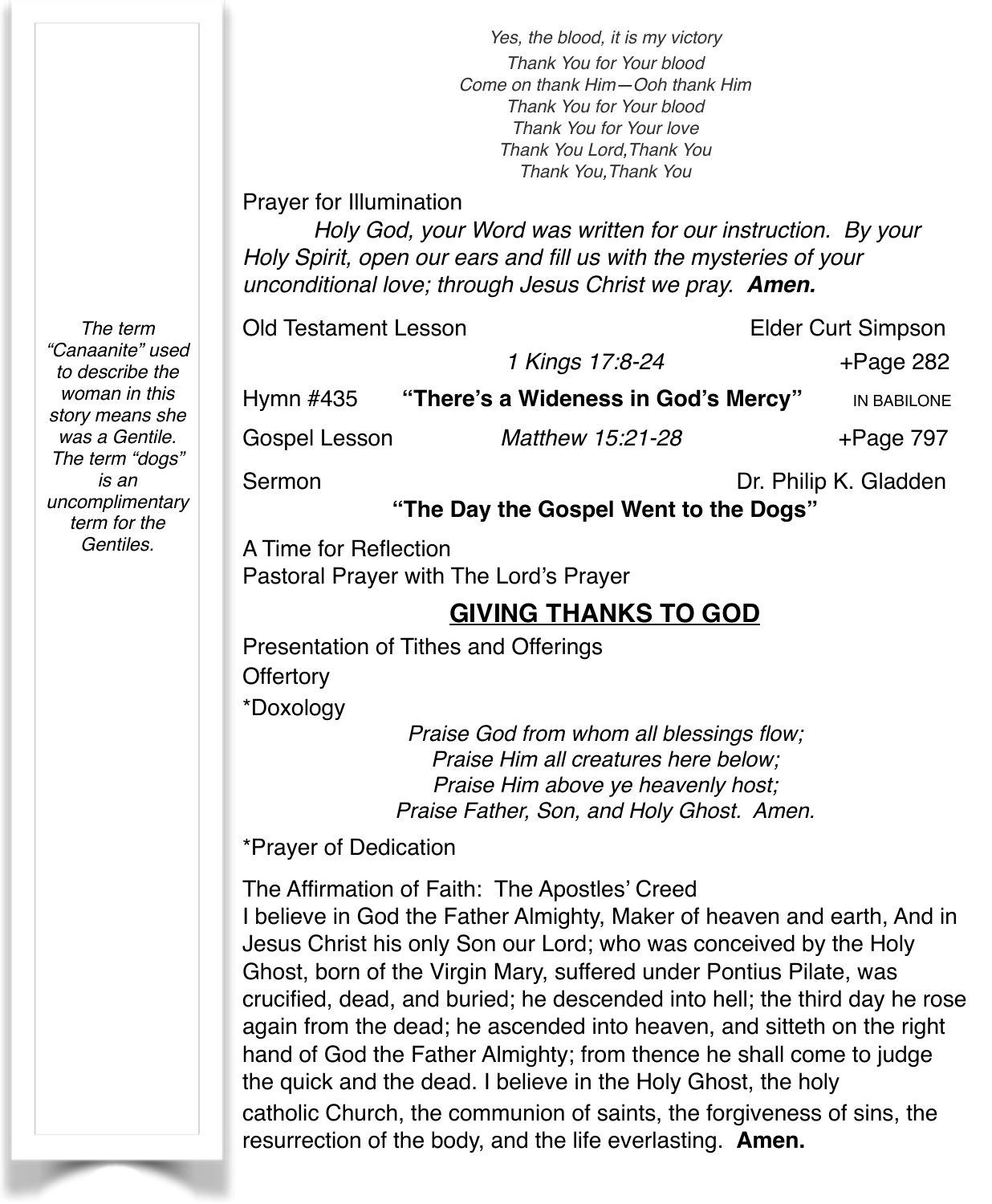\*Hymn #610 **"O for a Thousand Tongues to Sing"** AZMON

*"The church in its ministry bears witness to God's reign through the proclamation of the gospel, through works of compassion and reconciliation, and though the stewardship of creation and of life."*

> *PCUSA Directory for Worship*

#### \*Benediction

\*Choral Benediction **"Amen"** SCHUBERT

*Amen, amen, amen. Amen, amen.*

\*Postlude

*\*All who are able may stand. +The page number in the pew Bible.*

#### 5th Annual East Community **Fall Faith & Fellowship** Kirkwood Camp & Conference Center "Relax, Refresh, Renew"

Saturday, September 12 (Friday Night WoodKirk) 10 A.M. - 4 P.M. (9:30 -10 am arrival)

Activities for all ages: Day Camp for young children, Labyrinth, Tree Trail, Jesus Express Train Rides, Zip Line, Swing by Choice, Pool, Live Music, Comhole Tournament, Mission. Presentations

New this year: Bring your own picnic lunch. Drinks and Watermelon will be provided. There is no cost for this event (except for Fri. Night WoodKirk overnight guests), but donations are greatly appreciated.

Rev. Jonathan Kelley of the Presbyterian Counseling Center will be our preacher at the 10.00 am worship service.

An original work of art by Hope Smith which will be created during the worship service and valued around \$300 will be raffled off. Tickets are \$2/each or \$5/3. Please make checks payable to the Presbytery of Coastal Carolina. You can contact Nancy Gladden to purchase tickets. For samples of Hope's art, go to www.hopegsmith.com.

Day Campe 11:00am to 12:45pm for children 3-10 years. We will have games, songs, crafts, and a devotion. To register your children, please e-mail emile@winterparkpres.org. Advanced registration is appreciated.

Advanced registration & payment is required for WoodKirk by August 31, See below!

### Schedule

Friday 5:00 pm Earliest arrival 8:00 pm Camp fire

#### Saturday

8:00 am Breakfast for overnight participants only 9:30 am Arrival 10:00 am Worship 11:00am - 1:00 pm activity choices: Mission. presentations, Tree Trail, Labyrinth, Day Camp, Train rides, Comhole Tournament (lunch on your own) 1:00 pm - 4:00 pm activity choices: pool, zip line, Swing by Choice (live music @ 1:30 pm) 4:00 pm Departure



| of Payment to:      | FRIDAY NIGHT WOODKIRK REGISTRATION HORM                                                                                         |
|---------------------|---------------------------------------------------------------------------------------------------------------------------------|
| ad Countal Camilina |                                                                                                                                 |
| Wera Parato:        | Nager <sub>i U</sub>                                                                                                            |
| <b>Filmed Co.</b>   | Address 1                                                                                                                       |
| NAT 28032           | <b>Physical &amp; ErrorD.</b>                                                                                                   |
| 1226139             | . Not of project to messive cabine and  . We must be editing a difficult person for cabinety                                    |
| подавились сели     | Terri complete: 1980-1980-1990. Total Cost: 1992.                                                                               |
|                     |                                                                                                                                 |
|                     | A produce a research contacts in the except management of the product of the state of the contact of the contact of the product |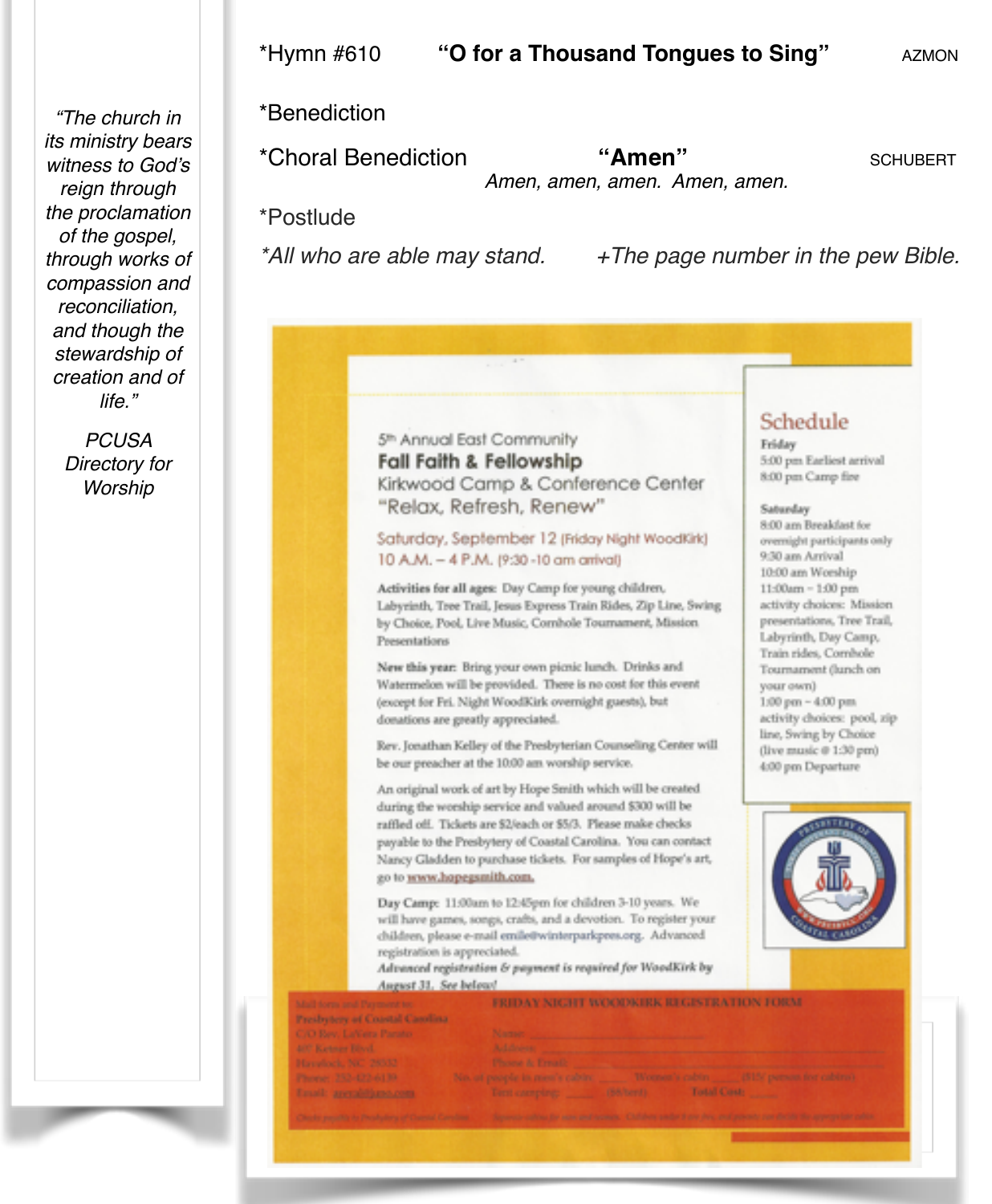| <b>WEEKLY CALENDAR</b> |                   |                                                                        |  |  |
|------------------------|-------------------|------------------------------------------------------------------------|--|--|
| Sunday, August 23      | $9:40$ am         | <b>Opening Assembly</b>                                                |  |  |
|                        | 10:00 am          | <b>Sunday School</b>                                                   |  |  |
|                        | $11:00$ am        | Worship/Feed the Hungry Children/Backpack<br>Ministry Offering         |  |  |
|                        | 12:00 pm          | Congregational Care Ministry Team Meeting in<br><b>Fellowship Hall</b> |  |  |
| Tuesday, August 25     | $6:30 \text{ am}$ | Coffee in Room 304                                                     |  |  |
|                        | 7:00-7:30 am      | SonRise Worship                                                        |  |  |
|                        | $7:00$ pm         | Presbytery Planning Meeting, Fellowship Hall                           |  |  |
| Wednesday, August 26   | 10:00 am          | Bible Study, Room 304                                                  |  |  |
|                        | $7:00$ pm         | Nominating Committee Planning Meeting, Room 304                        |  |  |

# **NOTES AND ANNOUNCEMENTS**

- **" Duplin County Presbyterian churches** will host the Saturday, October 10 meeting of the Presbytery of Coastal Carolina at the Wallace-Rose Hill High School. If you are willing to help extend Duplin County hospitality to our fellow Presbyterians, please come to a planning meeting on Tuesday, August 25 at 7:00 p.m. in the Fellowship Hall. We need parking attendants, greeters, registrars, direction givers, cake bakers, and many more volunteers.
- **Please join** the minister for a Bible study on Colossians 3:1-17 on Wednesday, August 26 at 10:00 a.m. in Room 304 (across from the Music Room).
- " **Our church** is hosting the Kitchen of Blessings at the Campbell Center on Saturday, August 29th. Volunteers are needed to prep and prepare the food on Friday afternoon the 28th. More volunteers are needed to help serve the food on Saturday from 3:30 - 6:00. Serving our guests is a perfect family opportunity. Children above the age of 10 have been great helpers in the past by delivering lemonade and plates of dessert to our guests.



*The flowers in the church today are given in loving memory of Ben "Buddy" Brinkley by Joey & Rita Brinkley and family.*

 **08/23:** Fred Burroughs & Lydia Woodard **08/23:** Greg & Geneva Maready  **08/30:** Andrea Casteen & Nettie Batchelor **08/30:** Gary & Joyce Ange

## **USE ERS**

 **Fred Burroughs, Leader** Bill Walters Blake Wallace Greg Maready Susan Walters



# **NURSERY** GREETERS

# YOUTH WORSHIP LEADERS

**08/23:** Ellie Carone & Anna Grace Carr **08/30:** Madelyn Coombs & Mary Kellan Creech